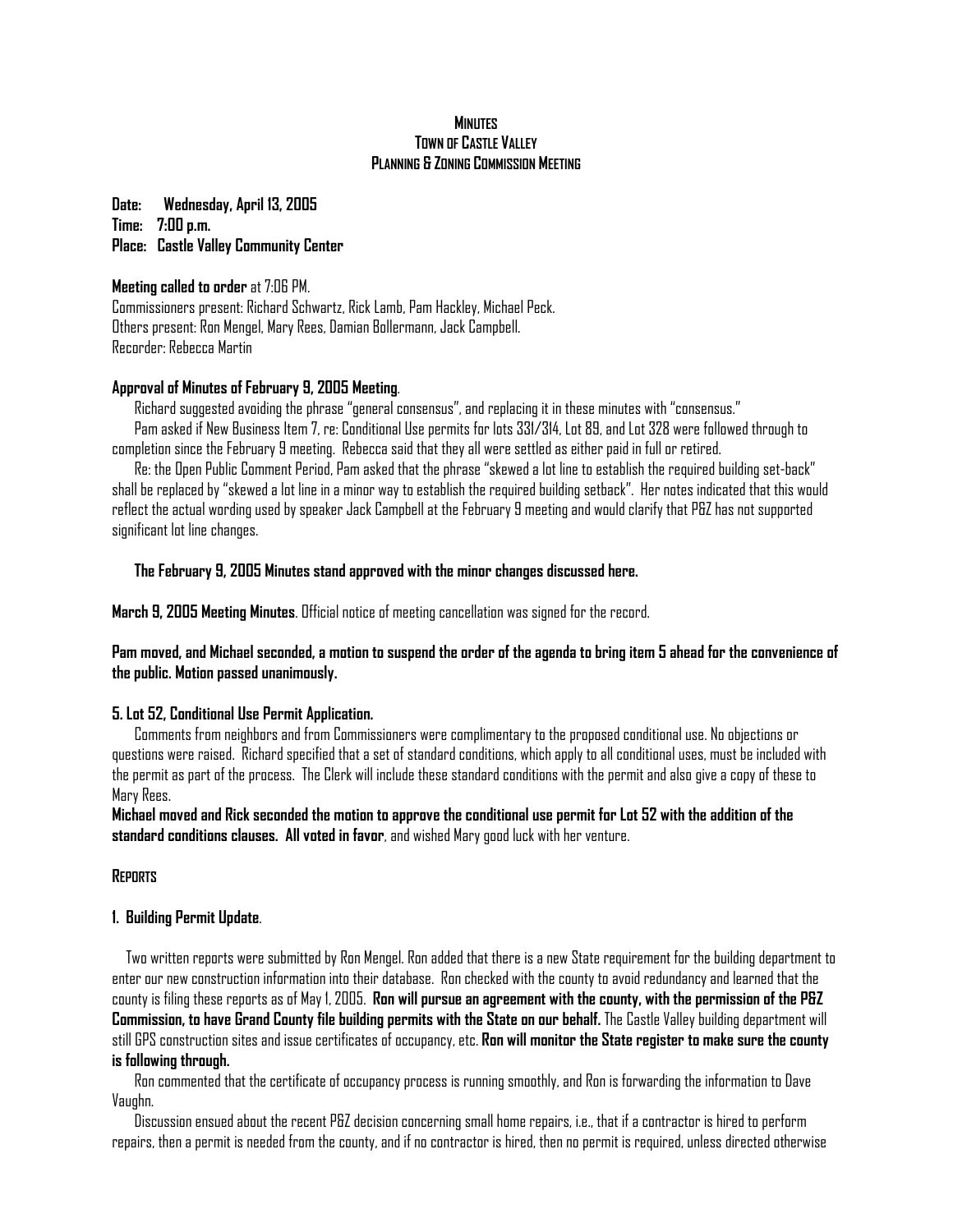by the Town Council. Ron expressed general agreement with the decision and mentioned a safety concern if homeowners "do things beyond their capabilities," especially with "self-installation stoves" and hot water heater replacement. He said that home owners should be advised to check with the Town in these cases to insure expert inspection, and noted that the fees are minimal. Michael Peck commented that the power or gas companies usually would come out to do such inspections, and that the Town/State would not normally be involved.

### **2. Town Council Information and requests.** None.

#### **OLD BUSINESS**

### **3. Discussion and possible action on Town Council request for recommendation on standards for fuel tank storage.**

#### **Michael Peck moved and Pam and Rick seconded the motion to take this item off of the table. Motion passed unanimously.**

 Richard acknowledged receipt of copies of a complaint on Lot 100 that is on the Town Council agenda for April 14. The complaint pertains to current issues of fuel tank storage standards, keeping the aquifer clean, vehicle and related product issues, as well as other zoning issues.

 Pam found a model drinking water protection ordinance for the Town of Midvale. Although there are differences in intent and context, the Midvale ordinance has some useful wording and definitions to be used as examples. It made reference to Utah code in relation to herbicide/pesticide/fertilizer storage, residential underground storage tanks, RV waste disposal stations, etc. Mary Hoffine hasn't gotten back to Pam yet on whether the county has a similar ordinance. **Pam will extract the useful language from the Midvale ordinance, and from Amerigas/fuel deliverers' information from Michael, and help to come up with a draft by the May 11 P&Z meeting. Pam will also send the Midvale ordinance to the P&Z members.**

 Discussion ensued about how this ordinance might tie in with the Town's watershed protection ordinance which deals with pollution as opposed to prevention, or tie in with aquifer protection in general. Issues brought up include remaining specific with the concept of the ordinance, defining the amount of storage that should/can be regulated, addressing how people dispose of products, and the disposal or recycling of oil and car products.

 Jack Campbell commented that he has re-read the watershed protection policy and suggests that it should be revisited, perhaps by the Water Working Group. At the time it was written, the concerns were different than they are now. Pam commented that one valuable thing in that ordinance is the inclusive definition of the recharge area as the whole watershed.

 Mary Rees commented that the Department of Environmental Quality (DEQ) has their own standards for fuel storage available through Jim Adamson. 660 gallons is the smallest point for DEQ & state level regulation, maybe for EPA standards as well. Ron commented that a municipality can set stricter standards. There was some discussion of the unknowns with how much of what types of pollutants it might take to pollute the water table. It was acknowledged that prevention is more valuable than trying to monitor storage tanks.

 **Pam moved, and Rick seconded, to table this agenda until the next meeting. Motion passed unanimously.** 

### **4. Discussion and possible action regarding property line adjustment between lots 154 and155.**

 Richard prefaced this topic saying that little has changed with this issue over the past few months. Richard spoke with Town Attorney, Jerry Kinghorn, on this. Richard paraphrased Kinghorn's opinion as "to change a property line and then to ask for a variance in order to accommodate a building site as a result of that change of property line is not something that can be done." Richard said that there had been informal discussion saying that the P&Z would send a letter to the owners saying that a lot line adjustment would not been be approved, and that they could not create a building envelope by asking for a variance from that property line adjustment. He said it is entirely at the Town's discretion to make those kinds of property line adjustments and that so far there does not seem to be a compelling case for doing it.

**"The next step is to inform them that the map they have submitted and the idea that they are trying to pursue is not going to work." Rick Lamb said to add the suggestion that they may still ask the Board of Adjustments for a simple set-back variance without any property line adjustment.** Jack says the situation would qualify if there is no possible building envelope and so there is a real need.

#### **NEW BUSINESS**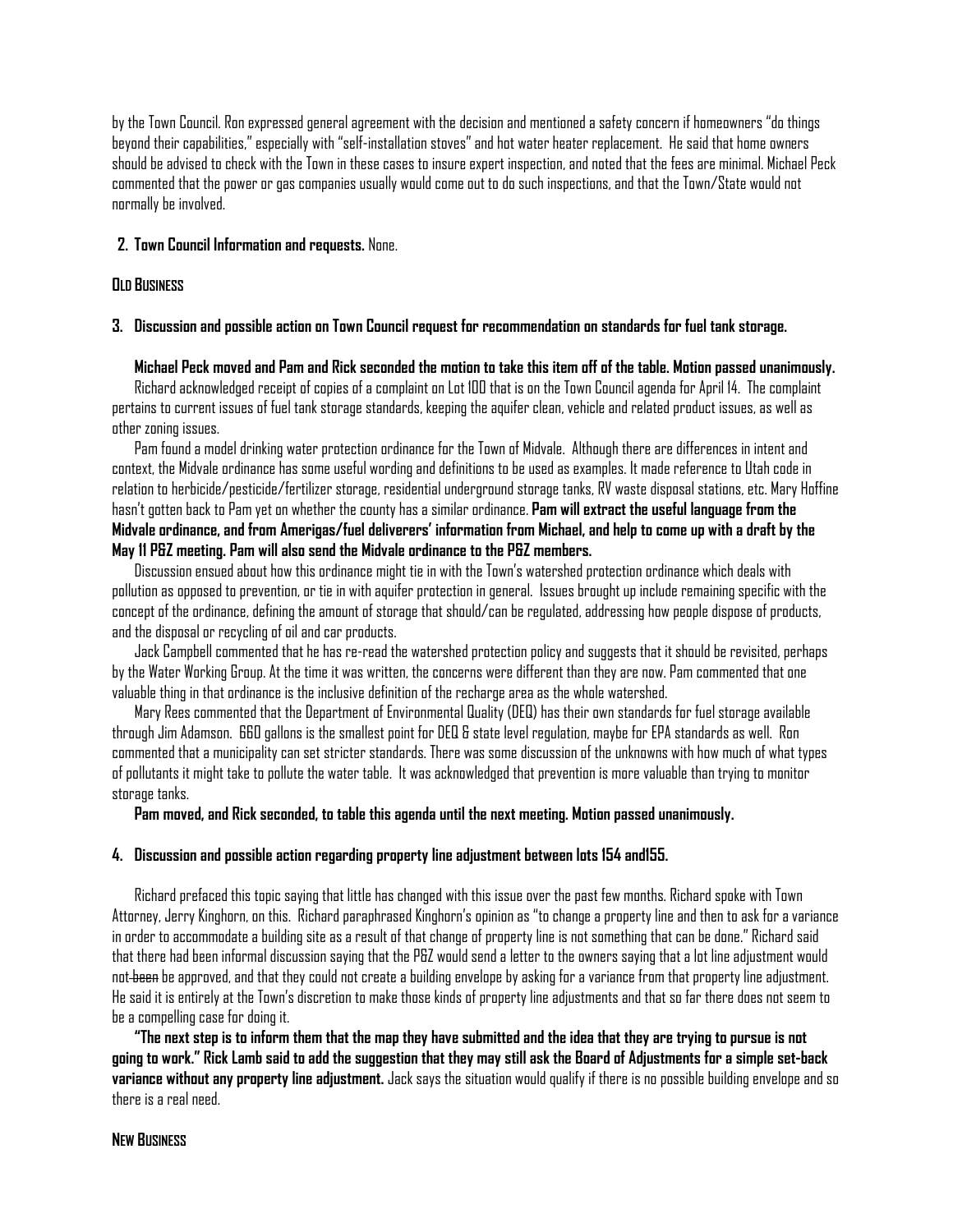#### **6. Discussion and possible action concerning complaint for alleged zoning violation on Lot 100.**

 Bruce Keeler forwarded to Richard a packet of information on how the county can rectify certain zoning violations. A trailer has been moved onto lot 100. Michael Peck commented that this trailer was formerly on another Castle Valley lot and was moved because it was uninhabitable. Ron consulted Jeff Whitney who <del>sited</del> cited a set of issues including that this trailer is not connected to the other residence, it is too big for a storage shed, too small for something else. It was manufactured to be a home, but is too old.

### **The P&Z received a copy of a formal complaint from the neighbors to the Town in the form of a petition.**

 Grand County confirmed that Jess Nations is the owner of record for Lot 100. Discussion ensued. Jack added that Jess sold the lot to Robin years ago and that they haven't completed the transfer of title. Jess has stated to one of the neighbors that he doesn't own it, but holds a lien on it. Robin is said to be living on Lot 100. The larger picture was described as the increasing volume of "a lot of junk".

 Ron requested that the P&Z read through his memo (attached) and give an opinion as to whether his assertions about violations to the current zoning ordinance appear correct. The memo is also being forwarded to the Town. The consensus was that the issues in Ron's memo and in the petition from the neighbors are relevant and that Ron's zoning interpretations were correct. Pam asked whether something could come from Jeff Whitney at the county level with which to approach Jess Nations. Ron said Jeff Whitney has offered to write something up. On Richard's suggestion, **Ron will wait to talk to Jeff Whitney until after the April 14 Town Council meeting.** 

 Discussion continued about various alleged violations on the lot, e.g., a setback violation, a multiple dwelling issue, no permitting for anything on the lot, records not indicating that anyone lives on the lot, the year of construction of the newly arrived trailer being pre-1976. Richard said that the reason the trailer had to be moved off of its last location was that it was, in fact, too old to be permitted as a dwelling, so if it is the same trailer, that remains a problem. Ron said no one can inspect it unless they enter the permitting process, and warns against going on supposition.

 Damian commented on the process of dealing with zoning violations saying it's not the first time this has come up, and it has proved to be "a can of worms" with local friction, etc. One problem is a lack of enforcement options and no existing interlocal agreement. **Damian suggested putting together some kind of clean-up program like Joe Kingsley has set up in Moab**. One positive aspect he sees in this idea is that it is voluntary and does not rely on enforcement. People have discussed with Damian that they would like to have a way to get rid of the cars.

 Michael noted that voluntary clean-up hasn't worked in this case. Richard said that the county process, as provided by Bruce (attached), does not involve the sheriff, but does involve administrative law judges and eventually leads to liens being filed against property. Discussion included that a lien may not amount to much to insure clean-up in this case, that there already is a lien on this property, that clean-up costs are clearly going to be significant, that there does need to be some way to deal with such issues something with teeth, and the removal of impromptu junkyards as related to pollution problems.

 Richard ended discussion saying that this is now already on the Town agenda and they are receiving the official complaint, so they may take action. **Richard suggests that the P&Z members each receive a copy of the county's clean-up plan.**

#### **COMMUNICATIONS**

Complaint re: Lot 53 (attached).

Catherine Howells passed to Pam a 176 page document: from the 2005 Utah General Session of the Senate, re: "Local Land Use Development & Management Amendments". Catherine's suggestion was for the P&Z to go through it to compare it with current Castle Valley land use ordinances. **Pam will check with Catherine to see if the document is available by computer. If not, then Rebecca**  will make a copy that will remain on file, and then split the document and give a section to each P&Z member to begin the **comparison work.** Jack suggested that perhaps Utah League of Cities and Towns may have a computer version available.

 Pam suggests supplying **a copy of all of the ordinances for each P&Z member**, and that Jennifer had begun this process. **Rebecca will find the copies in process that Jennifer Mengel had created.** The ordinances thought to be most important to begin with were the subdivision ordinance, the zoning ordinance, and a few others.